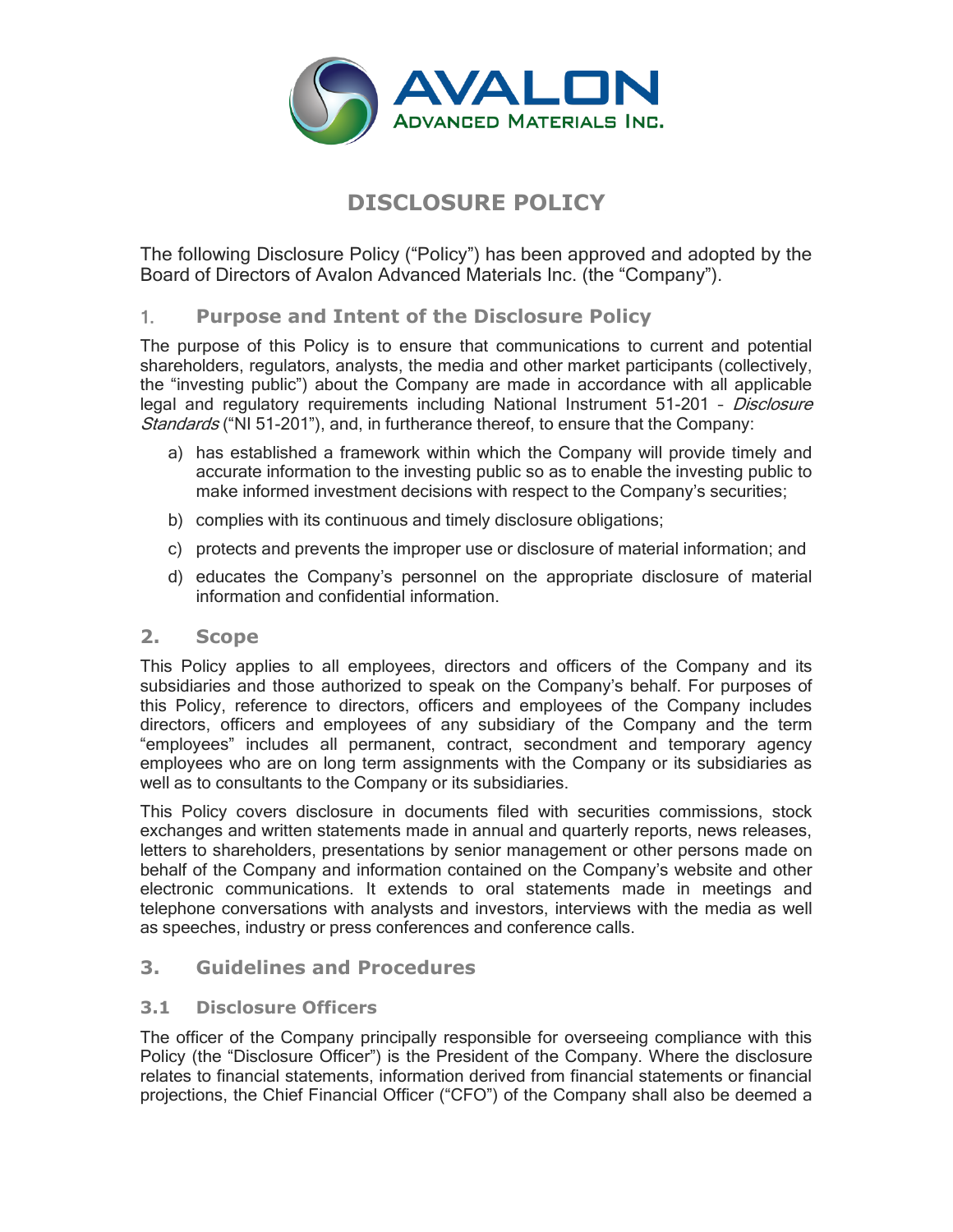Disclosure Officer. The Disclosure Officers are the only Company officials authorized to respond to inquiries from the investing public. However, the Disclosure Officers may delegate the authority to speak on behalf of the Company and to respond to inquiries from the investing public to other representatives of the Company.

The Disclosure Officers have the responsibility to:

- (a) determine whether information is material;
- (b) ensure that the disclosure of material information is made in a timely and accurate manner and in accordance with securities laws and regulatory requirements;
- (c) review and authorize all written, electronic and oral disclosure before it is publicly disclosed;
- (d) monitor the Company's website;
- (e) meet as needed to discuss drafting responsibilities for public documents and to identify any areas of particular risk and sensitivity that require special care;
- (f) document, monitor and evaluate the disclosure controls and procedures and internal controls and procedures for financial reporting of the Company;
- (g) update this Policy regularly, including to take account of new developments and standards of practice;
- (h) monitor the effectiveness of and compliance with this Policy; and
- (i) educate the Company's directors, officers and employees about the matters covered by this Policy.

In addition, the Disclosure Officers must report to the Audit Committee any significant changes in the Company's internal controls and procedures for financial reporting or in factors that could affect such controls and procedures including corrective actions taken.

Everyone to whom this Policy applies must notify one of the Disclosure Officers as soon as material developments occur or have the potential for occurring. The Disclosure Officers should report to the Audit Committee or the Board of Directors on any significant issues arising under this Policy, including circumstances where there is a serious occurrence of selective or other inappropriate disclosure.

#### **3.2 Principles of Disclosure of Material Information**

#### **3.2.1 Material Information**

The Company is subject to continuous disclosure and reporting obligations under Canadian securities laws and Toronto Stock Exchange ("TSX") requirements. These obligations require the Company to disclose certain information at specified intervals and on the occurrence of certain events. In addition, under the rules of the TSX, the Company is required, subject to certain exceptions, to disclose promptly to the public any material information regarding the Company.

Material information about the Company is any information relating to the business and affairs of the Company that affects, or would reasonably be expected to have a significantly effect on, the market price or value of the Company's securities. The determination of whether information is material is subjective; however, as a practical matter, material information can perhaps best be viewed as being facts or changes that a reasonable investor would consider important in a decision to buy, hold or sell securities of the Company.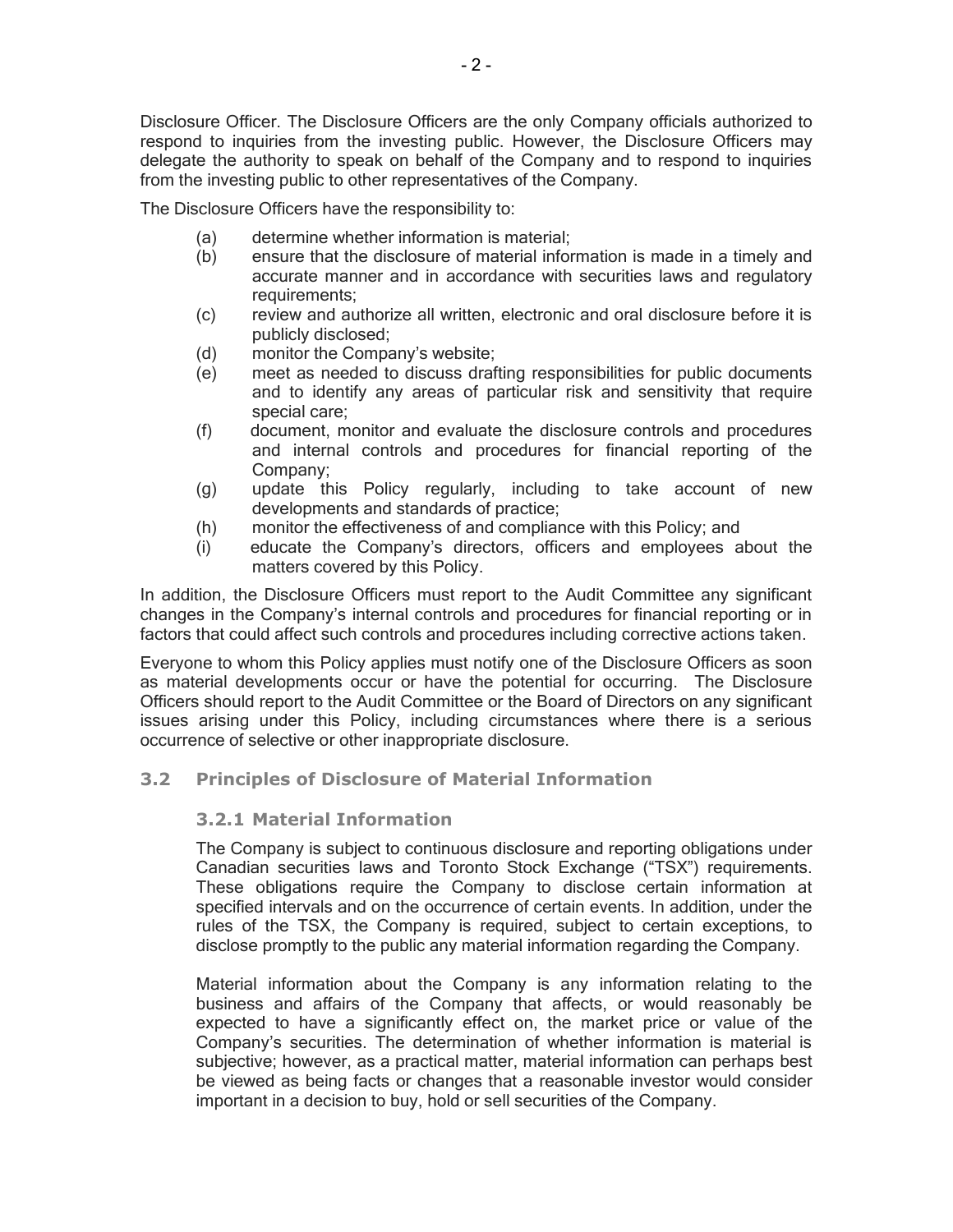When determining whether or not information is material, the following principles must be applied:

- (i) the nature of the information, the volatility and liquidity of the Company's securities and prevailing market conditions will impact on materiality;
- (ii) material information cannot be made immaterial by breaking it into smaller pieces; and
- (iii) the determination of whether or not information is material often involves the exercise of difficult business judgments based on experience.

The list of events set forth in Appendix "A", although not exhaustive, provides guidance in the making of a determination of whether or not information is material and should be disclosed.

When considering the appropriate time for the making of public disclosure, the Company should take the following factors into account:

- (i) the applicable legal and regulatory requirements;
- (ii) the degree of certainty of the change of fact (e.g. has board approval been obtained? / has a binding agreement been entered into?);
- (iii) the extent to which the financial and/or business impact of the relevant change or fact is known;
- (iv) the possibility that the information has been leaked (this may be made apparent by unusual trading activity in the Company's securities);
- (v) pending transactions by the Company in respect of its own securities (e.g. a sale or repurchase of its securities);
- (vi) the need to update or correct prior forward looking or other statements; and
- (vii) the degree to which, if any, the release of information could be detrimental to the Company's interests.

Also, in determining the need to make disclosure in the case of potential, contingent or speculative developments, the Ontario Securities Commission has endorsed the "probability/magnitude" test for measuring whether a material change has occurred. This test depends upon a balancing of both the indicated probability that the event will occur and the anticipated magnitude of the effect of the event on the issuer should such occur (i.e. the higher the probability of the event occurring and the greater the magnitude of the effect of the issuer, the more likely the information is material and hence required to be disclosed).

#### **3.2.2 Method and Content of Disclosure of Material Information**

At all times, the Company shall act to disclose material information in accordance with all applicable securities laws and regulatory requirements and in accordance with this Policy. Without limiting the foregoing obligations, the following are the basic principles for disclosure of material information by the Company:

a) News Releases. The Company shall disclose all material information as soon as practicable after the event giving rise to the material information has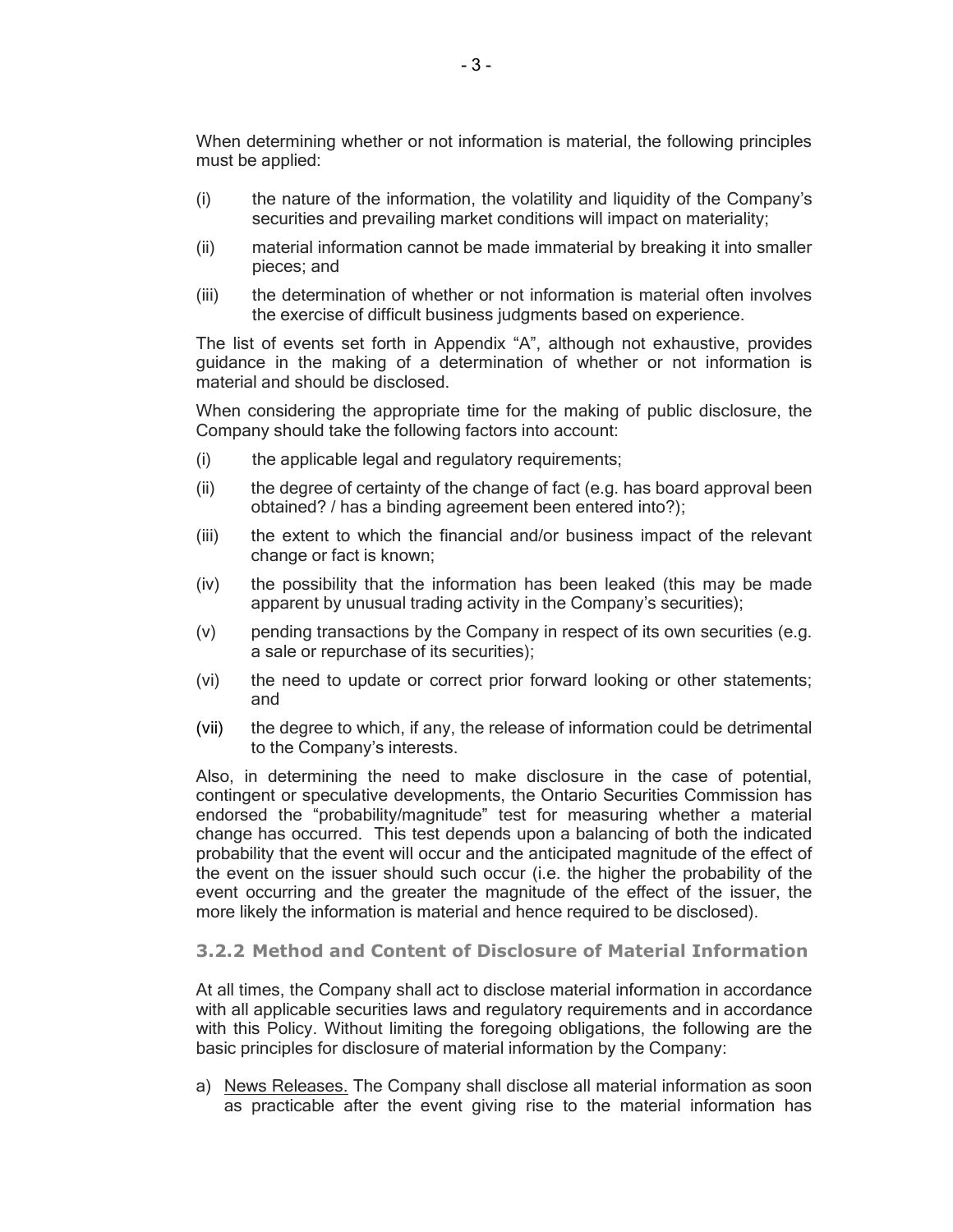occurred. All material information shall be disclosed via news release, using a news service approved by the TSX. The news release shall include sufficient information to enable the investing public to understand the nature and timing of the event giving rise to the material information as well as to allow the investing public to make an informed assessment of the effect of the material information on the market price and value of the Company's securities.

All news releases announcing material information must be approved by at least one of the Disclosure Officers. If the TSX is open for trading at the time of a proposed announcement of material information, prior notice of the news release must be provided to Regulation Services to enable a trading halt, if deemed necessary by the TSX. If such news release is issued outside of trading hours, Regulation Services must be notified before the market opens.

News releases are to be posted on the Company's website promptly after release over the news wire.

Announcements of material changes should be factual and balanced. Unfavourable news must be disclosed just as promptly and completely as favourable news. The Company's news releases should contain enough detail to enable the investing public to understand the substance and importance of the information it is disclosing and should avoid including exaggeration or promotional commentary.

General external developments affecting the Company's business and affairs such as, for example, commodity price changes, general economic or political changes, etc. are, however, not subject to the above disclosure requirement unless such directly affect the Company's business and affairs in a manner not generally applicable to other comparable mineral exploration companies.

b) Material Changes. Where a material change has occurred in the affairs of the Company, the Company will immediately issue and file a news release disclosing the nature and substance of the material change, followed by a material change report filed within ten days of the date on which the material change occurred. In certain circumstances, the Disclosure Officers may determine that such disclosure would be unduly detrimental to the Company's interests or interfere with the Company's achievement of a specific objective (for example, if release of the information would prejudice negotiations in a corporate transaction or prejudice the Company's ability to acquire a land position), in which case the Company will immediately file a confidential material change report, and may otherwise keep news of the material change confidential until the Disclosure Officers determine that it is appropriate to publicly disclose it, or the Company is compelled to disclose it under applicable continuous disclosure obligations. The Company shall periodically (at least every ten days) review its decision to keep any material information confidential to assess whether disclosure continues to be unduly detrimental to the Company (also see Section 3.11, "Rumours"). If the Company decides to continue keeping the material information confidential, it will apprise any applicable regulators of that fact.

Premature disclosure is also to be avoided; in other words, there must be a certain level of certainty in respect of the relevant facts or events to justify its disclosure.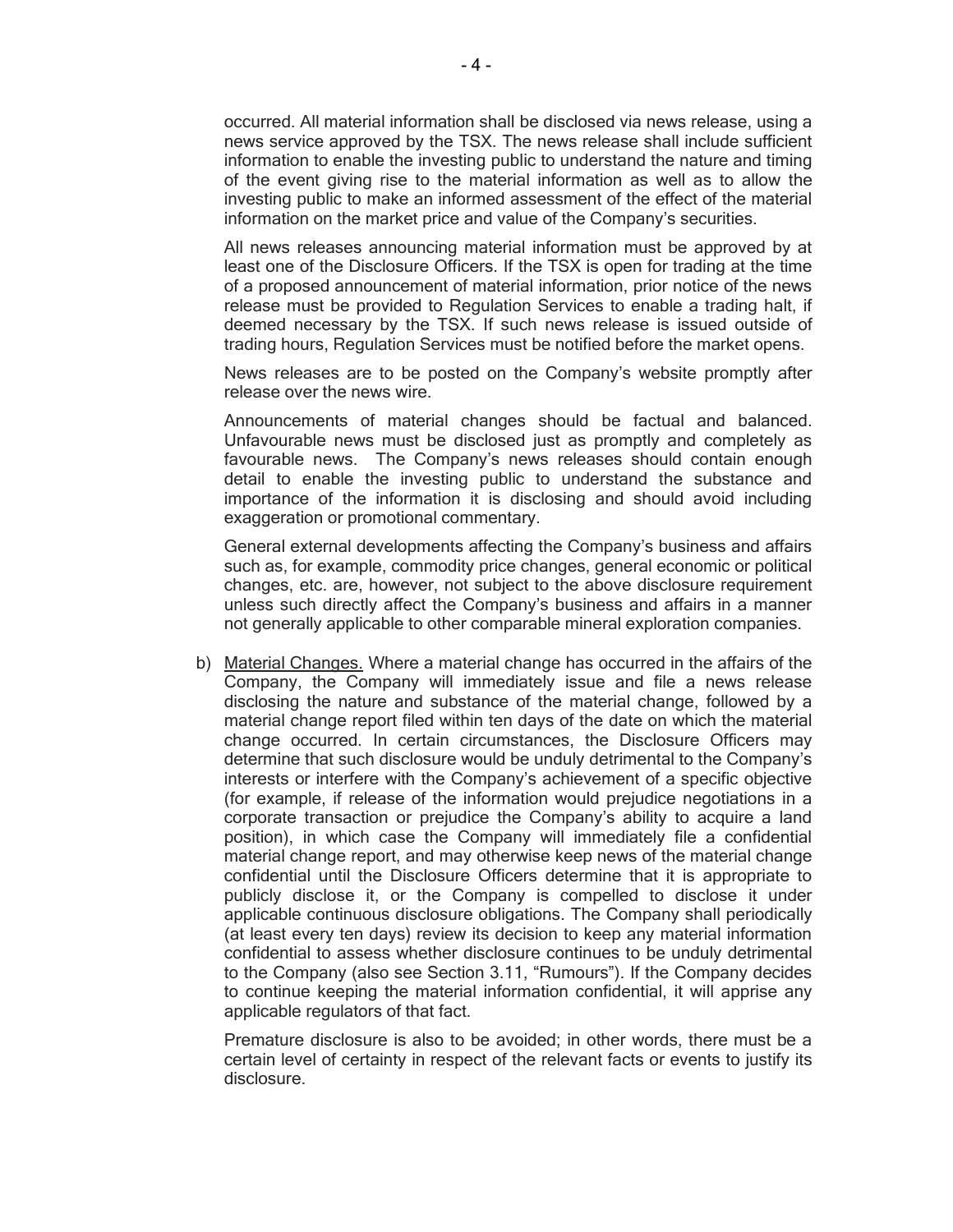- c) General
	- (i) The Company will publicly disclose material information first before selectively disclosing it to any person (such as an interview with an analyst or in a telephone conversation with an investor), unless disclosing such information to such person prior to public dissemination is "in the necessary course of business" (see 3.2.3 below and NI 51-102). Consultation with the Company's legal counsel is recommended before making selective disclosure "in the necessary course of business".
	- (ii) If previously undisclosed material information has been inadvertently selectively disclosed to an analyst or any other person, such material information must be broadly disclosed immediately via news release and the TSX should be immediately contacted and consulted regarding a possible halt in trading until such news release is issued. Pending the issuance of such news release, the Company should also advise those parties who have knowledge of the undisclosed material information that it is material and that it has not been generally disclosed.
	- (iii) Disclosure must be corrected promptly if the Company subsequently learns that earlier disclosure by the Company contained a material error at the time it was disclosed.
- **3.2.3 Permitted Non-Public Disclosure in the Necessary Course of Business**

If, as a business matter, it is necessary to provide material non-public information to persons outside the Company, the disclosure of such information is permitted only when necessary in the scope of the employee's duties and in the necessary course of the Company's business and when adequate steps have been taken to ensure the ongoing maintenance by the recipient of the confidentiality of the information. The question of whether a particular disclosure is being made in the necessary course of business is a question that must be determined in each case.

In NI 51-201, it is stated that the "necessary course of business" exception exists so as not to interfere with a company's everyday business and states that the "necessary course of business" exception would generally cover, among others, communications with:

- (i) employees, officers and board members;
- (ii) lenders, legal counsel, auditors, financial advisors and underwriters;
- (iii) parties to negotiations in connection with a private placement, merger, acquisition or sale of significant assets and similar transactions;
- (iv) credit rating agencies; and
- (v) regulators and government agencies.

NI 51-201 states that the "necessary course of business" exception would not generally permit a company to make disclosure of material corporate information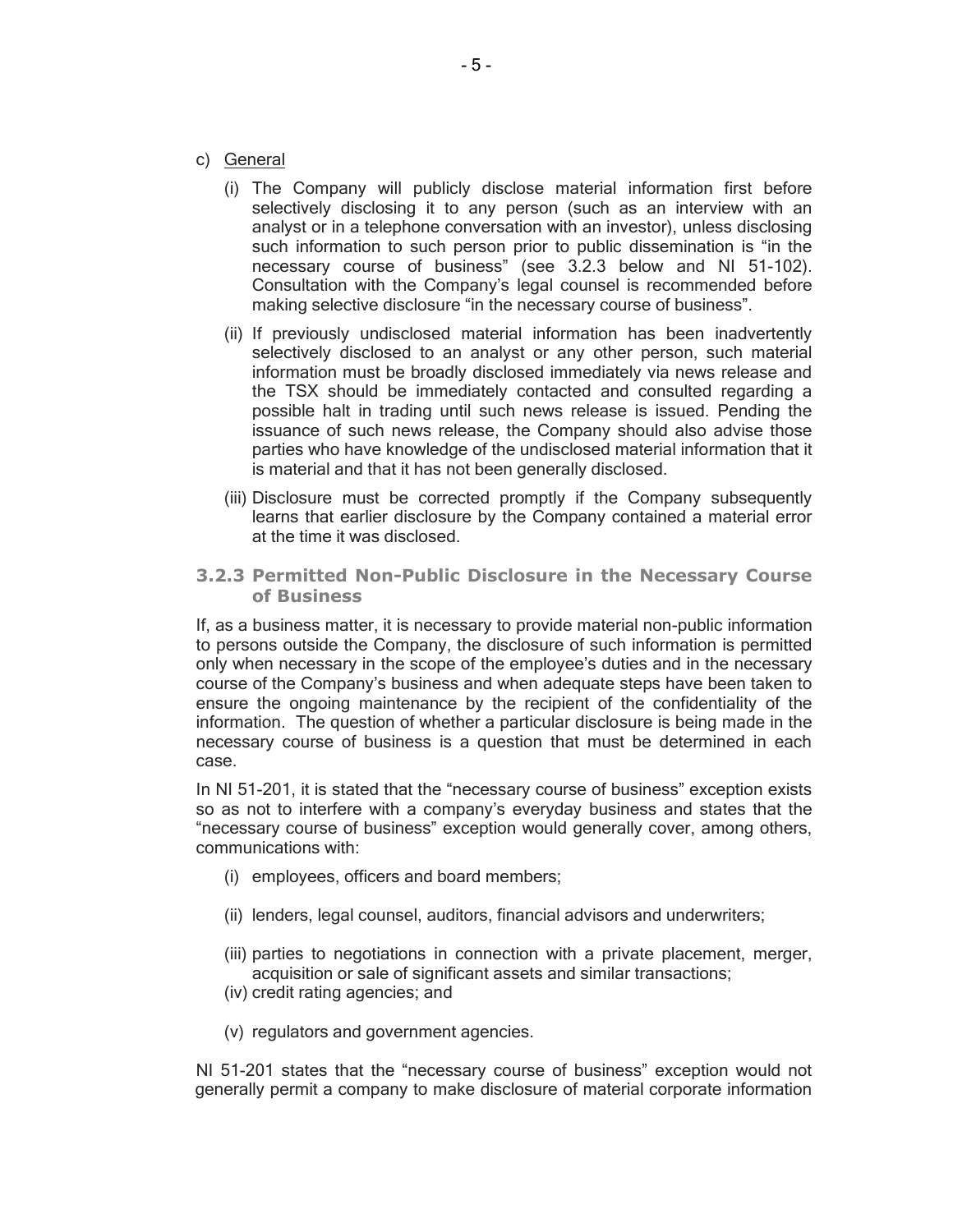to an analyst, institutional investor or other market professional. Reference is also made to Section 3.9 of this Policy.

#### **3.2.4 Responsibility for Disclosure of Material Information**

The Disclosure Officers shall have responsibility for the disclosure of material information. These individuals have responsibility for the disclosure of material information because, by virtue of their positions within the Company:

- (a) they are familiar with the operations of the Company;
- (b) they are continuously up-to-date on pending material developments within the Company; and
- (c) they have sufficient understanding of the disclosure rules to enable them to determine whether information is material and hence requires disclosure.

The Disclosure Officers shall be designated spokespersons for the Company and are the only individuals authorized to communicate with the investing public regarding the information disclosed by or concerning the Company. By establishing this restriction, the Company ensures that:

- (a) a consistent message is delivered to the investing public regarding Company matters;
- (b) only information authorized to be disclosed to the investing public is disclosed; and
- (c) selective disclosure of material information is avoided.

The Disclosure Officers may, from time to time, designate other suitably qualified individuals within the Company to speak on behalf of the Company or to respond to specific inquiries.

Where a news release contains information based on the Company's financial statements prior to the release of such statements, such news release should first be reviewed by the CFO and the Audit Committee.

#### **3.2.5 Contacts with Analysts**

Disclosure in individual or group meetings does not constitute adequate disclosure of information that is considered material non-public information. If the Company intends to announce material information at an analyst or shareholder meeting or a press conference or conference call, the announcement must be preceded by a news release.

The Company recognizes that analysts are important conduits for disseminating corporate information to the investing public and that analysts play a key role in interpreting and clarifying existing public data and in providing investors with background information and details that cannot practically be put in public documents. The Company also recognizes that meetings with significant investors are an important element of the Company's investor relations program. The Company will meet with analysts and investors on an individual or small group basis as needed and will initiate contacts or respond to analyst and investor calls in a timely, consistent and accurate fashion in accordance with this Policy.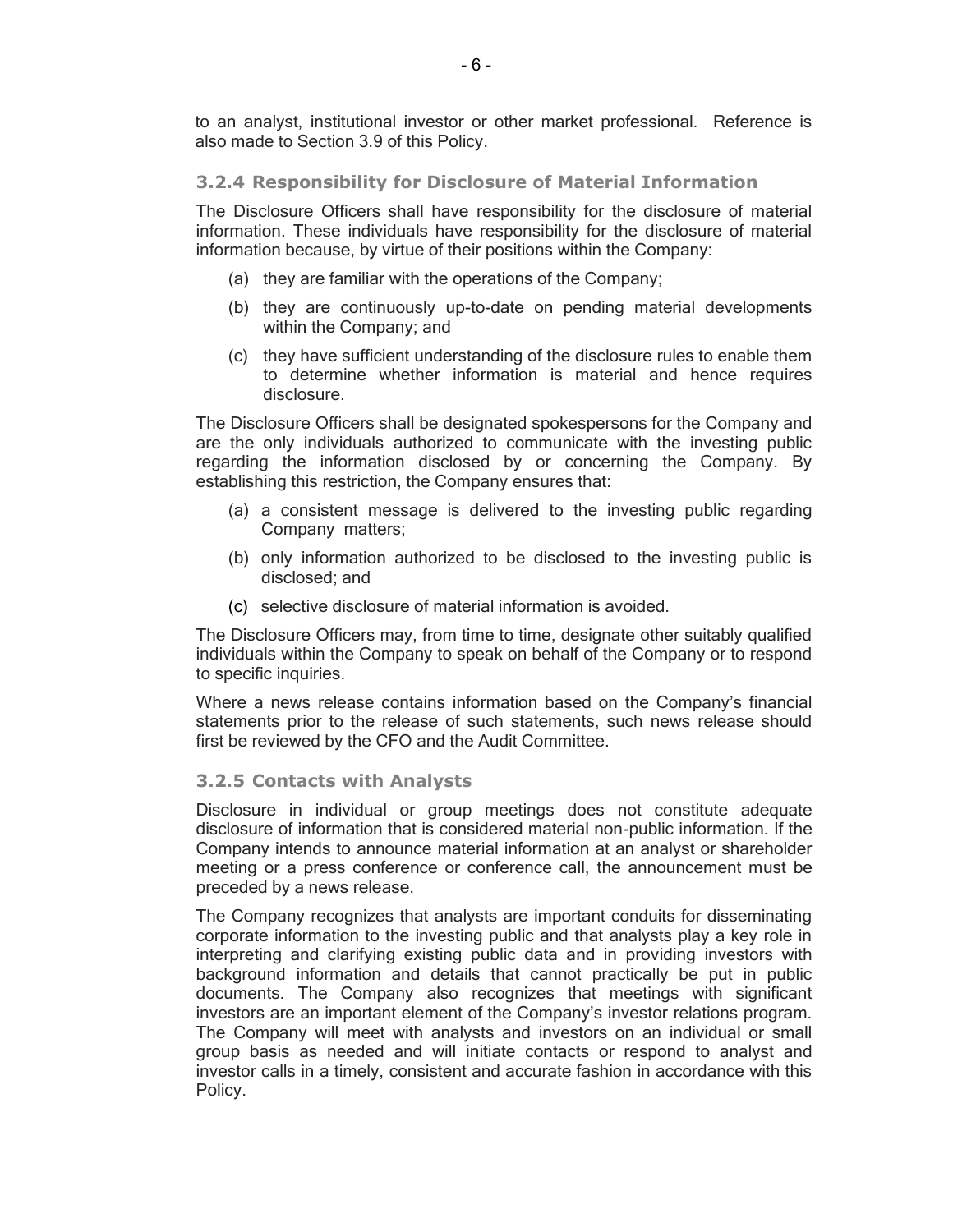In particular, the Company, principally through the Disclosure Officers, may educate analysts about the Company using previously disclosed historical information or facts which are generally known, including information relating to market forces impacting the Company's business, so that analysts can regularly update their estimates. The Company will not provide analysts with material nonpublic information.

The Company may review, when possible, analysts' draft research reports or models for the purpose of pointing out errors in fact based on publicly disclosed information. The Company will limit its comments to identifying publicly disclosed factual information that may affect an analyst's model or to pointing out inaccuracies or omissions with reference to publicly available information about the Company. The Company will not confirm, or attempt to influence, an analyst's opinions or conclusions and will not express comfort with the analyst's model and earnings estimates. In order to avoid appearing to "endorse" an analyst's report or model, when providing comments, the Company will indicate that the report or model was reviewed only for factual accuracy.

Note that discussions with analysts in respect of the Company's prospects, business environment, management philosophy and strategy are, however, acceptable. Further, NI 51-201 states that "a company is not prohibited from disclosing non-material information to analysts, even if these pieces help the analyst complete a "mosaic" of information that, taken together is material undisclosed information about the Company". The mosaic theory recognizes that analysts provide a valued service in culling and sifting available data, viewing it in light of their own knowledge of a particular industry and ultimately furnishing a distilled product in the form of reports which are widely disseminated. General discussions from which skilled analysts can extract pieces of a jigsaw puzzle which would not be significant to the ordinary investor, but are useful in constructing the analyst's ultimate judgment are permissible and accepted by the various regulatory authorities. The foregoing is based on the notion that, ordinarily analysts and portfolio managers need more detailed, non-material information to make their analyses and assessments regarding a company's performance and prospects than individual investors or financial reporters require. The Company should also provide the same level of information to any member of the investing public upon request.

However, while the various regulatory authorities recognize that analysts can make a valuable contribution in keeping the markets informed and efficient, the Disclosure Officers should, when dealing with analysts:

- (i) be aware that forward-looking information ("FLI") inconsistent with such prior FLI may be viewed as material information that should not be selectively disclosed;
- (ii) not provide analysts with earnings guidance (or, of course, any other material non-public information) in connection with the preparation of their reports, the developments of their projections or otherwise. Analysts should independently formulate their estimates of the Company's future performance or stock price; and
- (iii) not comment on analysts' projections or estimates (in particular, see Section 5.2 (2) of NI 51-201) and, if they are otherwise commenting in writing on other aspects of an analyst's report, advise them in writing that they are not commenting on any projections or estimates.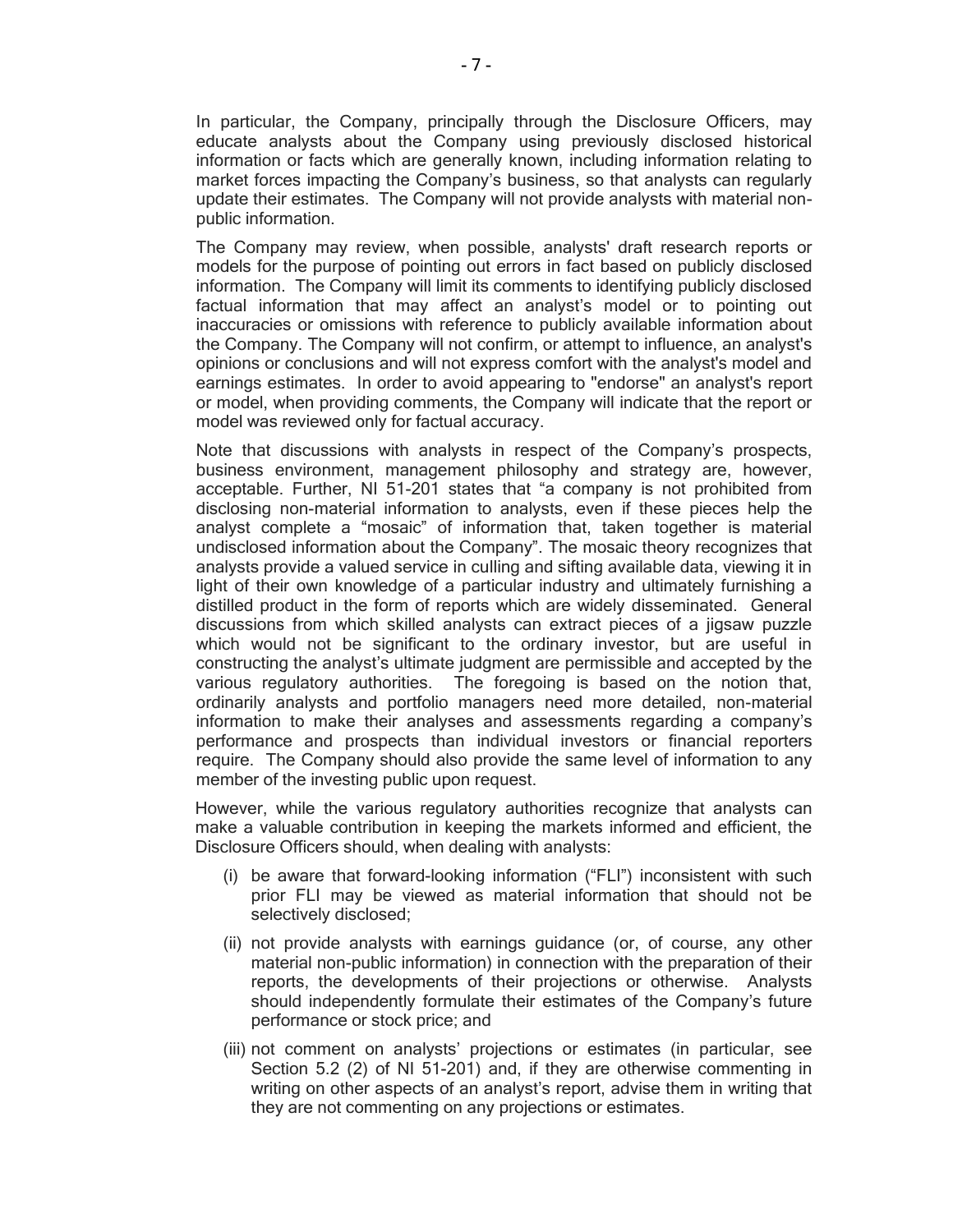In particular, the Company should be wary, however, of providing analysts (or others) with preferential help in interpreting or correlating specific aspects of the Company's overall disclosure with the effects of general market conditions. (For example, on October 5, 2000, Air Canada informed 13 analysts of Air Canada's assessment of the quantitative impact that certain factors, the existence of which was in public domain, would have on its third and fourth quarter projected earnings. Air Canada was censured and fined by the regulators for such selective and preferential disclosure).

In addition, in order to prevent widespread dissemination of a significantly inaccurate projection or information, the Company may from time to time deem it necessary to inform an analyst that technical or financial facts directly related to the Company's business and utilized by such analyst are inaccurate (including circumstances where such are incorporated in the analyst's financial model of the Company) and, if used, would result in a misrepresentation of certain aspects of the Company's business and activities.

The Company regards analyst reports as proprietary information belonging to the analyst's firm that the Company does not endorse, nor wish to appear to endorse. The Company may post on its website a complete list, regardless of the recommendation, of all the investment firms and analysts who provide research coverage on the Company. If permitted, the Company will reproduce on its website current reports provided by the foregoing investment firms and analysts.

#### **3.3 Trading Restrictions**

It is illegal for anyone to purchase or sell securities of any public company with knowledge of material information affecting that company that has not been publicly disclosed. Except "in the necessary course of business", it is also illegal for anyone to inform any other person of material non-public information.

The Company has adopted an Insider Trading Policy, which prohibits officers, directors and other insiders of the Company (collectively, "Insiders") and employees from trading in securities of the Company (including exercising stock options) while they have knowledge of undisclosed material information about the Company or when a "blackout period" has been instituted by the Company.

For further information on the Company's policy with respect to trading restrictions and blackout periods, see below and refer to the Company's Insider Trading Policy and Section 3.4 of this Policy.

#### **3.4 Quiet Periods**

The Disclosure Officers or the Company may determine that it is appropriate for the Company to observe "quiet periods", during which time comments with respect to the Company's current operations or expected results will not be provided to analysts, investors or other market professionals. This is in order to avoid the potential for improper selective disclosure or even the perception or appearance of improper selective disclosure. For example, a "quiet period" might run between the end of a drill program and the release of the drill results. The Company need not stop all communications with analysts or investors during the "quiet period". However, communications should be limited to responding to inquiries concerning publicly available or non-material information.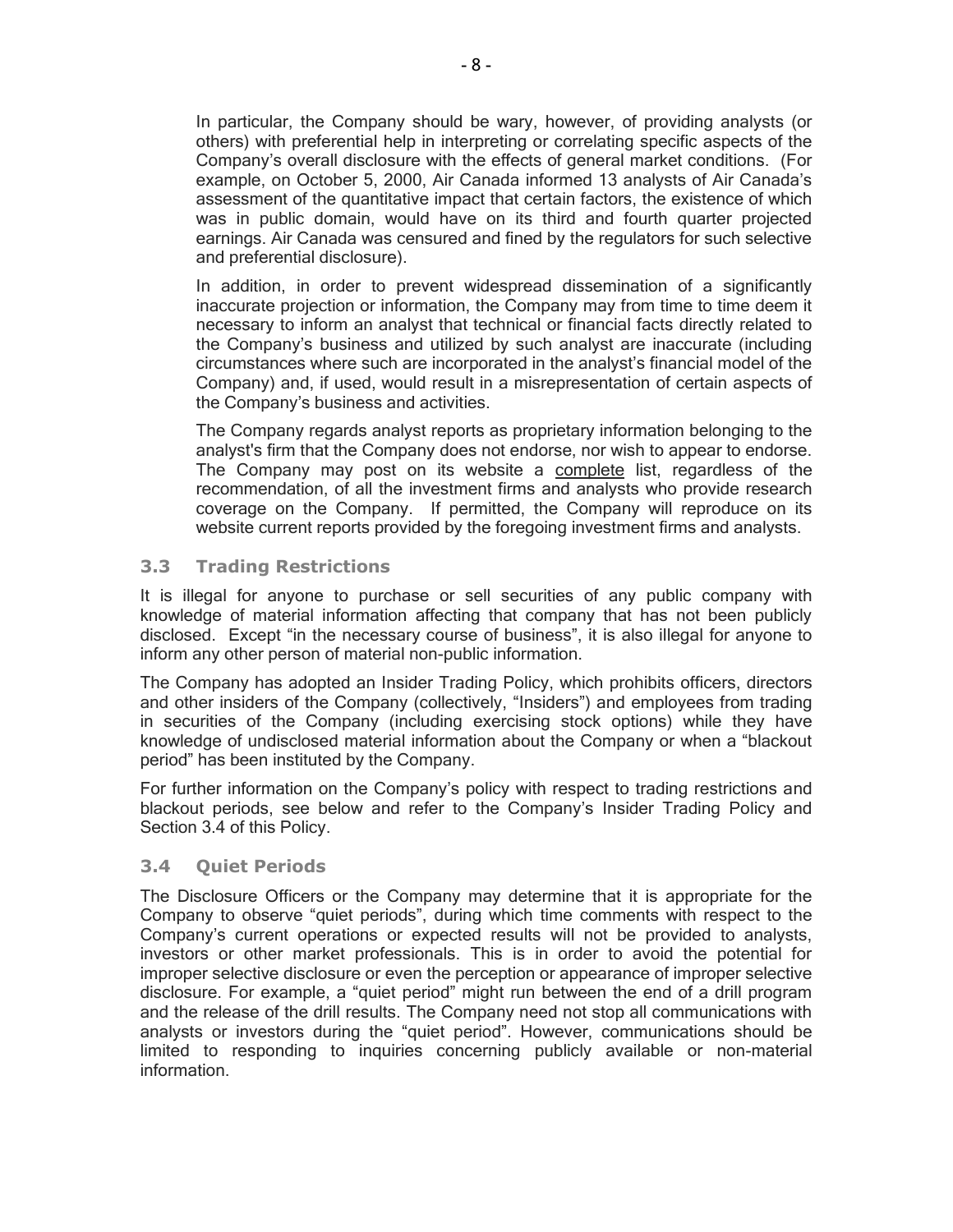Once the Company reaches the stage where its quarterly and/or annual financial results become material, it will institute the observation of a quarterly quiet period, during which it will not initiate any meetings or telephone contacts with analysts and investors and no discussion on earnings will take place, except to respond to unsolicited inquiries of a factual nature. Such a blackout period will generally commence five business days before the announcement of the financial results for the end of each fiscal quarter of the Company and ending at the end of the business day after the day of the announcement of the financial results for the quarter and, in respect of the fourth quarter, the financial results for the year. This blackout period does not preclude responding to inquiries concerning publicly available or non-material information.

#### **3.5 No Grant of Stock Options**

When undisclosed material information exists, it is not appropriate for the Company to grant stock options (even if the recipient of such options is not aware of the undisclosed material information), except in circumstances where such grants are specifically permitted by the rules of the TSX.

#### **3.6 Forward-Looking Information**

Forward looking information ("FLI") includes information such as increases and decreases in production, reserves and/or resources, anticipated grades and recovery rates, earnings outlook targets or estimates for production, cash, operating costs and capital expenditures and favourable or unfavourable external factors. FLI is an essential element of the information mix considered by the investing public. Should the Company elect to disclose FLI in continuous disclosure documents, speeches, conference calls or news releases, the following guidelines will be observed:

- (a) the information, if deemed material, will be broadly disseminated via news release, in accordance with this Policy;
- (b) the information will be clearly identified as forward-looking;
- (c) the Company will identify all material factors and assumptions used in the preparation of FLI;
- (d) the information shall include by a statement of the factors that may cause the actual results to differ materially from those projected in the statement, the material assumptions used and the appropriate risk disclosure and continuing language; and
- (e) the Disclosure Officers must obtain the approval of the Board of Directors or Audit Committee before issuing a news release containing FLI which is based on or derived from financial statements that have not been released.

Any FLI should be identified as such by using the words: "we believe", "we anticipate", "we expect", etc. Cautionary language includes words such as "there are no assurances that…" and identify the specific risk factor(s) associated with the forward-looking statement.

#### **3.7 Conference Calls**

Conference calls may be held where deemed appropriate by the Disclosure Officers for major corporate developments, whereby discussion of key aspects is accessible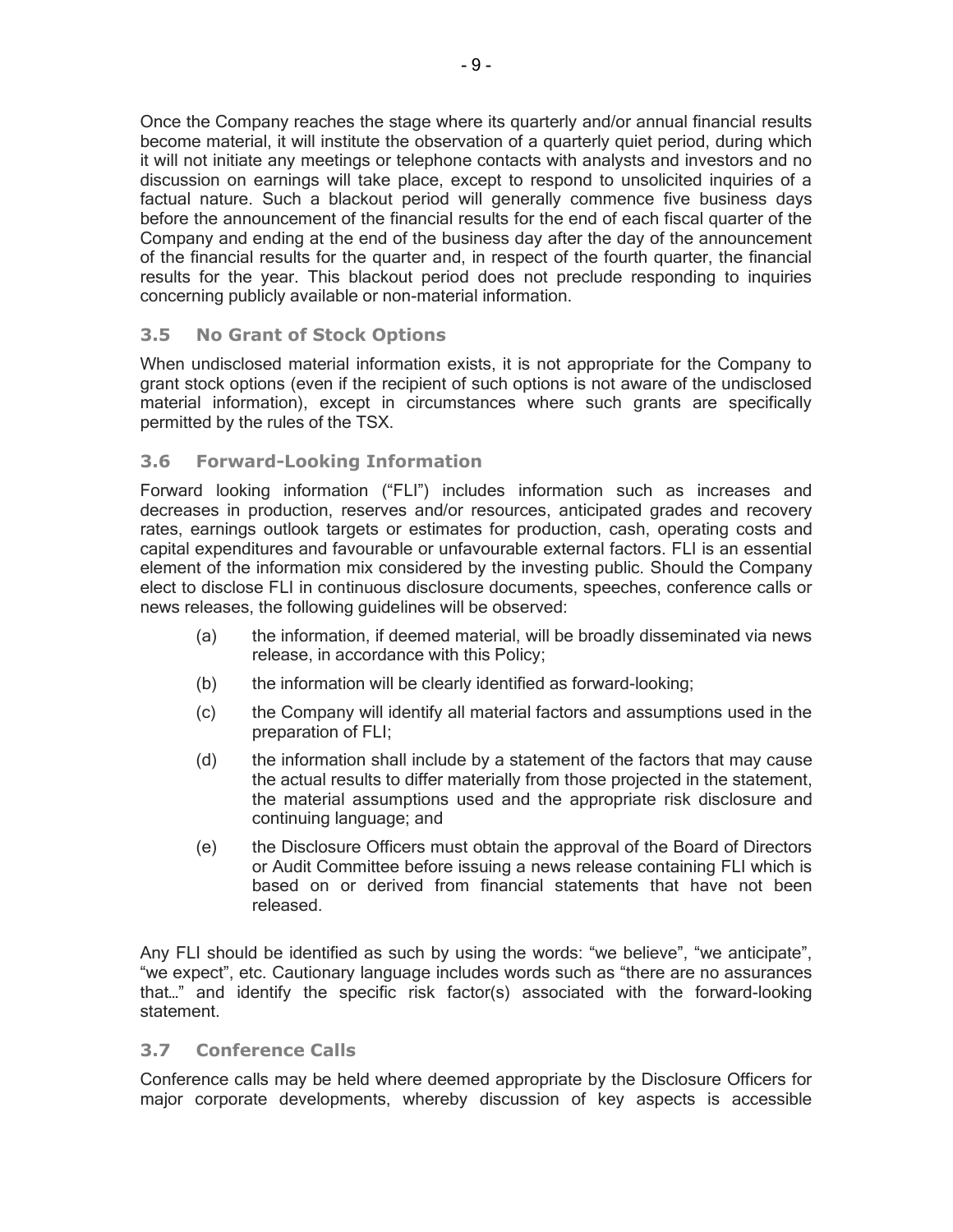simultaneously to all interested parties, some as participants by phone and others in a listen-only mode by phone or by webcast on the website. The call will be preceded by a news release containing all relevant material information. Conference calls about corporate developments and other material information will be scheduled outside trading hours where possible, to avoid or minimize the risk of selective disclosure. At the beginning of the call, a Company spokesperson will provide appropriate cautionary language with respect to any FLI and direct participants to publicly available documents containing a full discussion of the risks and uncertainties.

The Company will provide advance notice of the conference call or webcast by issuing a news release announcing the nature of the information to be discussed on the call, the date and time of the call and providing information on how interested parties may access the call or webcast. In addition, the Company may send invitations to analysts, institutional investors, the media and others invited to participate. Any non-material supplemental information provided to participants will also be posted to the website for others to view. A tape recording of the conference call and/or an archived audio webcast on the Internet may be made available following the call for a period of time deemed appropriate by the Disclosure Officers.

Reference is also made to Section 3.2.2(c)(ii) of this Policy.

#### **3.8 Disclosure Controls**

Under Multilateral Instrument 52-109, Certification of Disclosure in Issuers' Annual and Interim Filings, the CEO and the CFO are required, in connection with the filing of the Company's annual and interim statutory filings, to sign a certificate certifying a number of things including matters in relation to the Company's "disclosure controls and procedures" ("Disclosure Controls") which are generally defined as controls and other procedures of an issuer designed to provide reasonable assurance that the information required to be disclosed in the issuer's annual filings, interim filings or other reports is recorded, processed, summarized and reported within the prescribed time period.

In this connection, the Disclosure Officers will establish, maintain and evaluate reasonable Disclosure Controls and other procedures which are to be implemented and carried out under their supervision. To assist the Disclosure Officers, it is essential that all directors, officers and employees ensure that the Disclosure Officers are kept fully apprised of all pending and potentially material developments in the business affairs of the Company so that the Disclosure Officers are able to determine the appropriateness and timing of the public disclosure of those developments.

#### **3.9 Maintaining Confidentiality**

The Company shall provide to all employees on-going education on the importance of maintaining the confidentiality of Company information and on the protocol to be followed in the event that they are asked (whether orally, in writing or electronically) by members of the investing public to comment on the Company's material or confidential information.

Any employee privy to confidential information is prohibited from communicating this information to anyone else, unless to do so is "in the necessary course of business". Efforts will be made to limit access to such confidential information to only those who need to know the information, and such persons will be advised that the information is to be kept confidential. Employees must be aware of potential issues and limitations in using e-mail to transmit confidential information. Outside parties privy to undisclosed material information concerning the Company will be told that they must not divulge such information to anyone else, other than "in the necessary course of business" and that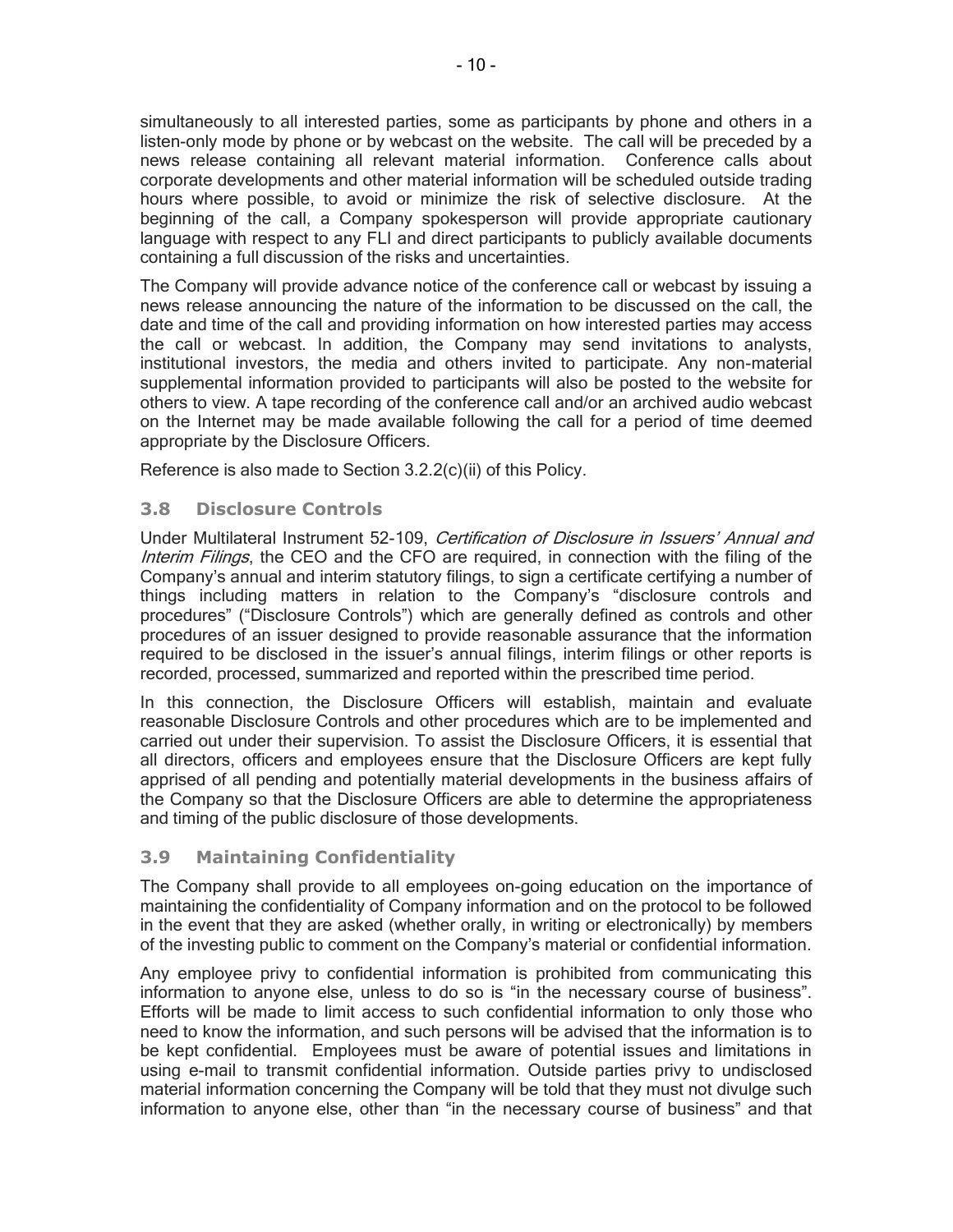they may not trade in the Company's securities until the information is publicly disclosed. Such outside parties may be asked to confirm their commitment to non-disclosure in the form of a written confidentiality agreement.

In order to prevent the misuse or inadvertent disclosure of material information, the following procedures should be observed:

- (a) confidential matters should not be discussed in places where the discussion may be overheard, such as elevators, hallways, restaurants, airplanes or taxis;
- (b) confidential documents should not be read in public places and should not be discarded where others can retrieve them;
- (c) employees must ensure they maintain the confidentiality of information in their possession outside of the office;
- (d) transmission of documents by electronic means, such as by fax or directly from one computer to another, should be made only where it is reasonable to believe that the transmission can be made and received under secure conditions;
- (e) unnecessary copying of confidential documents should be avoided and documents containing confidential information should be promptly removed from conference rooms and work areas after meetings have concluded. Extra copies of confidential documents should be shredded or otherwise destroyed;
- (f) access to confidential electronic data should be restricted through the use of passwords;
- (g) documents and files containing confidential information should be kept in a safe place where access is restricted to individuals who "need to know" that information "in the necessary course of business"; and
- (h) all proprietary information, including computer programs and other records, remain the property of the Company and may not be removed, disclosed, copied or otherwise used except in the normal course of employment or with the prior permission of one of the Disclosure Officers.

#### 3.10 **Electronic Communications**

a) General. The Disclosure Officers shall have responsibility for ensuring that the Company's material information and investor information on the Company website is accurate, complete, up-to-date and in compliance with relevant securities laws. Investor information shall be maintained in a separate area of the Company website to ensure a distinction with the promotional areas of the website.

Employees are prohibited from participating in discussions about the Company on electronic chat rooms, bulletin boards or news groups. Chat rooms, bulletin boards or news groups may be the genesis for rumours about the Company, which may or may not be factual. Employees who encounter a discussion pertaining to the Company, its activities or securities should advise one of the Disclosure Officers immediately so that the discussion may be monitored.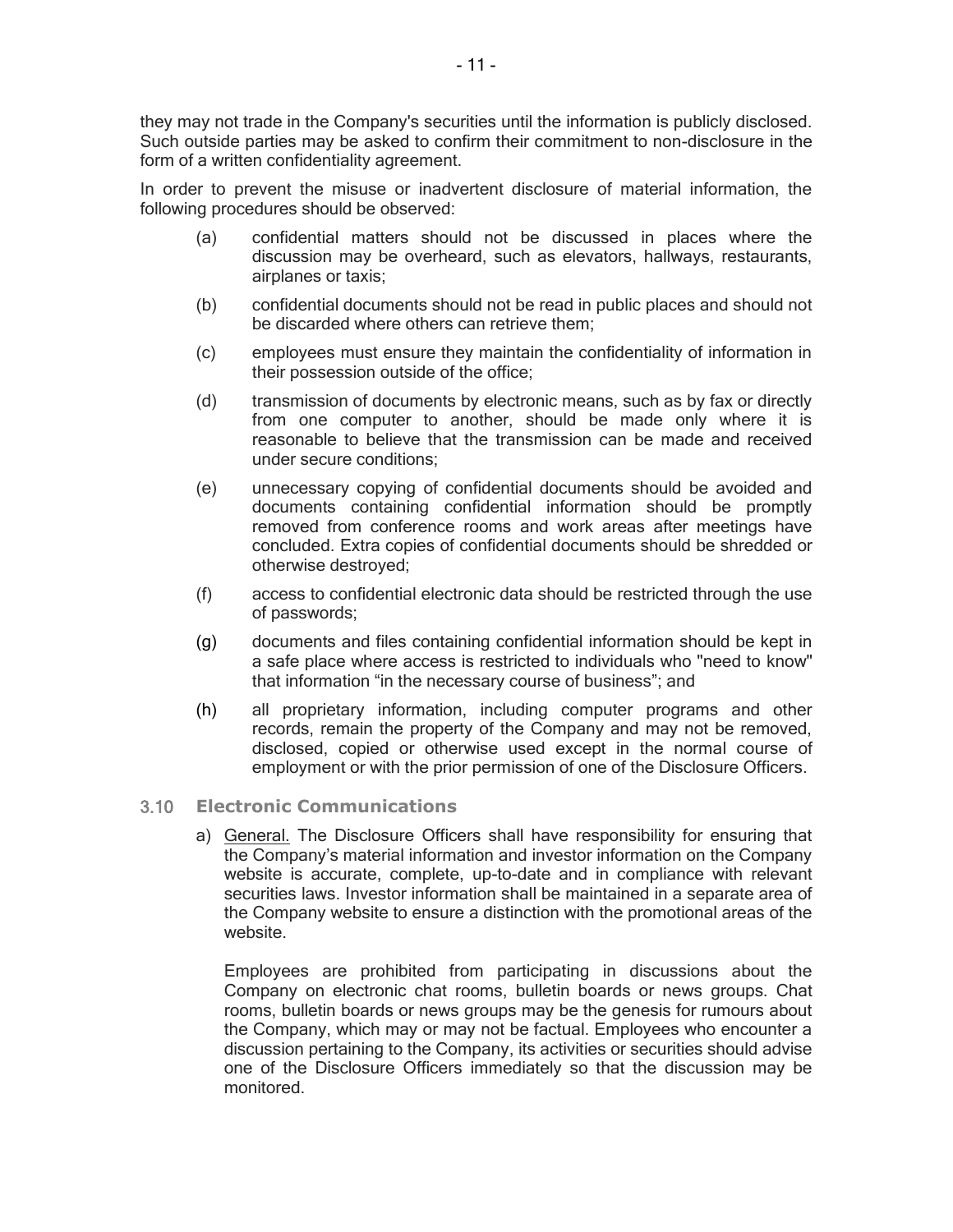Any material changes in information must be updated in a timely manner. The Company will keep available on its website a minimum of two years' annual reports, news releases and other continuous disclosure documents, unless the Disclosure Officers believe that certain of these materials need to be removed earlier.

- b) Web Links. Links from the Company's website to a third-party website must be approved by one of the Disclosure Officers who will take all reasonable steps to ensure that the information is not misleading.
- c) Website Disclosures. Disclosure on the Company's website alone does not constitute adequate disclosure of information that is considered material nonpublic information. Any disclosures of material information must be handled in accordance with this Policy prior to publication on the website.
- d) Electronic Enquiries. Response to electronic enquiries will be the responsibility of the qualified person or persons within the Company designated by one of the Disclosure Officers for that purpose. Only public information or information which could otherwise be disclosed in accordance with this Policy shall be utilized in responding to electronic inquiries.

#### **3.11 Rumours**

The Company does not comment, affirmatively or negatively, on rumours. This also applies to rumours on the Internet. One of the Disclosure Officers will respond consistently to those rumours, with words to the effect of, "It is our policy not to comment on market rumours or speculation". If undisclosed material information has been leaked and appears to be affecting trading activity in the Company's shares, or the TSX requests that the Company make a definitive statement in response to a market rumour that is causing unusual activity in the stock, the Disclosure Officers will consider the matter and determine if a trading halt should be discussed with the TSX and to promptly issue a news release disclosing the relevant material information or confirm there is no undisclosed material information.

#### **3.12 Communication and Enforcement**

This Policy will be circulated to all directors, officers and employees upon its inception, and again whenever significant changes are made to it or the Disclosure Officers otherwise deem it necessary. New directors, officers and employees will be provided with a copy of this Policy upon joining the Company.

Nothing in this Policy should be construed or interpreted as limiting, reducing or eliminating the obligation of any director, officer or employee of the Company to comply with all applicable laws. Conversely, nothing in this Policy should be construed or interpreted as expanding applicable standards of liability under law for directors or officers of the Company.

A director, officer or employee who violates this Policy may face disciplinary action up to and including termination of his or her employment or association with the Company. The violation of this Policy may also violate certain securities laws. If the Company discovers that a director, officer or employee has violated any securities laws, the Company may refer the matter to the appropriate regulatory authorities, which could lead to penalties, fines or imprisonment.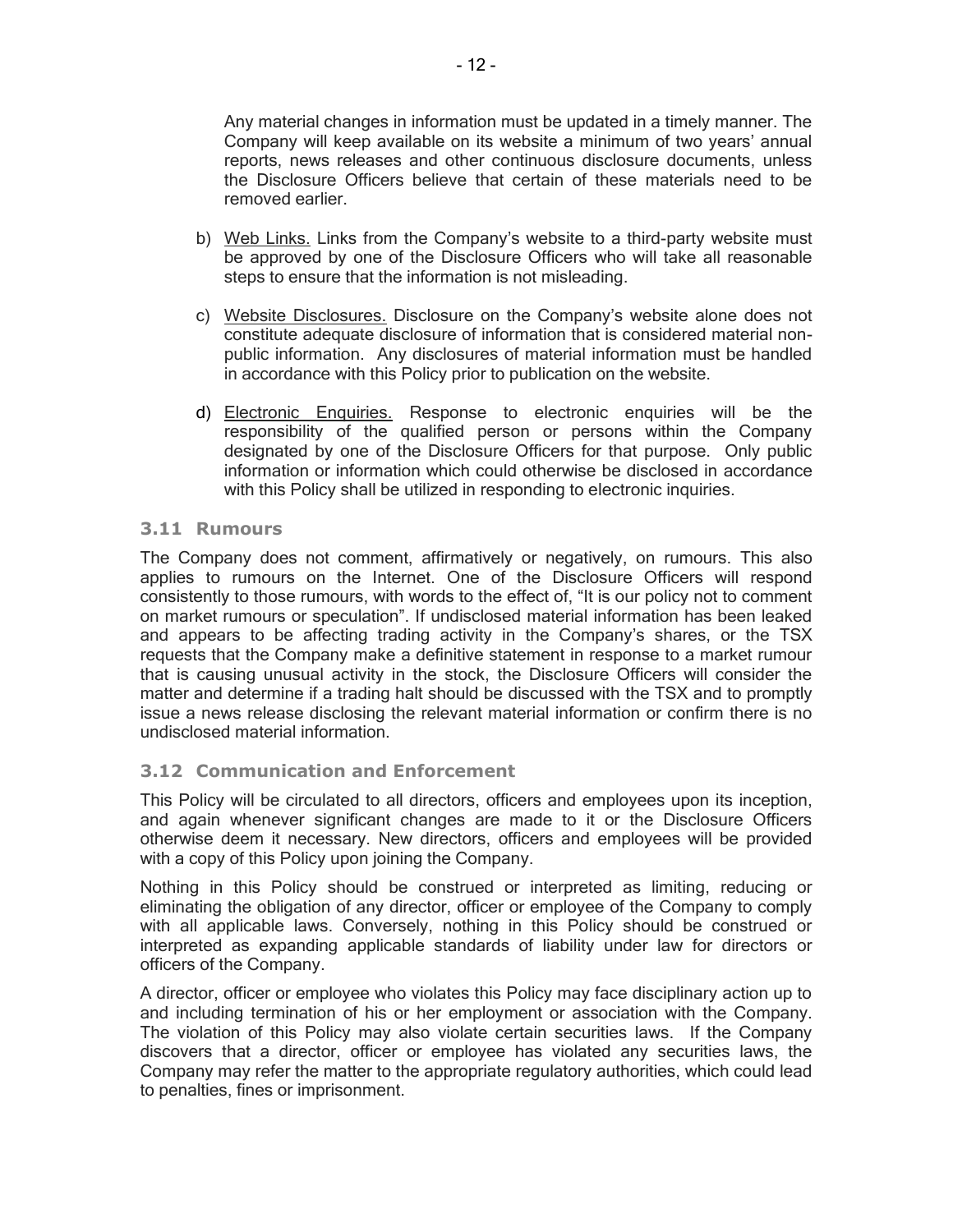This Policy has been reviewed by the Audit Committee and approved by the Board of Directors. The Disclosure Officers will recommend any material changes to this Policy for review by the Audit Committee and approval by the Board of Directors as needed.

#### **Cautionary Note RE: Proposed Financings**

There are different and more restrictive rules that the Company and its directors, officers and spokespersons must abide by when the Company is planning on conducting an offering of its securities, either in conjunction with a financing or otherwise. Any disclosure and/or dealings with the investing public during an offering should be precleared with the Company's President.

Approved and adopted by the Board of Directors effective April 9, 2014.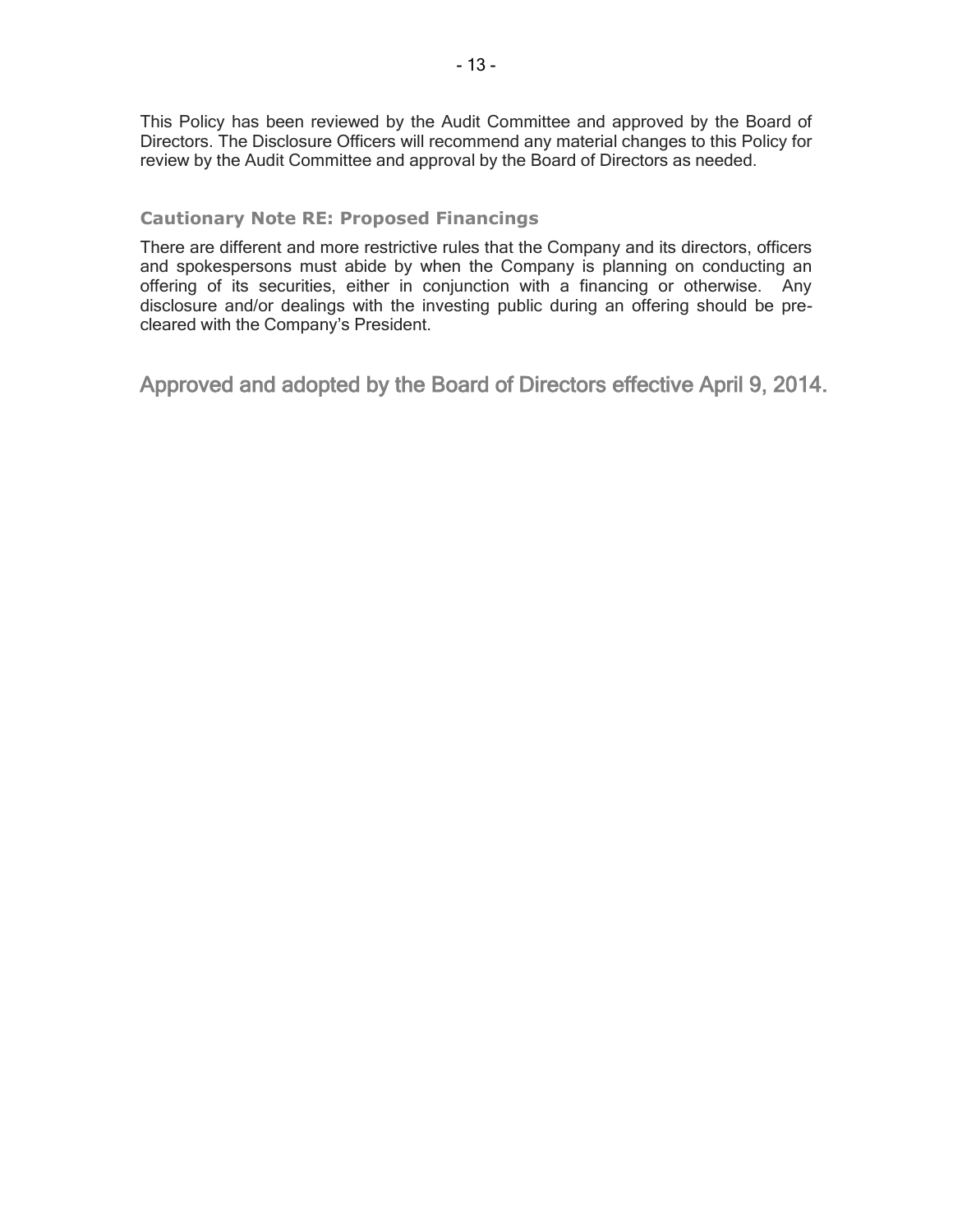

# **APPENDIX "A"**

# **Examples of Information That May Be Material**

# **Changes in Corporate Structure**

- changes in share ownership that may affect control of the company
- the possible initiation of a proxy fight
- major reorganizations, amalgamations, or mergers
- take-over bids, issuer bids, or insider bids
- changes to the board of directors or executive management

# **Changes in Capital Structure**

- the public or private sale of additional securities
- planned repurchases or redemptions of securities
- planned splits of common shares or offerings of warrants or rights to buy shares
- any share consolidation, share exchange, or stock dividend
- changes in a company's dividend payments or policies
- **•** material modifications to the rights of security holders

### **Changes in Financial Results**

- a significant increase or decrease in near-term earnings prospects
- unexpected changes in the financial results for any period
- shifts in financial circumstances such as cash flow reductions, major asset write-offs or write-downs
- changes in the value or composition of the company's assets
- any material change in the company's accounting policies
- any notice that reliance on a prior audit is no longer permissible

# **Changes in Business and Operations**

- significant exploration discoveries or developments, including results from ongoing drilling programs or assay results
- new ore reserve or resource calculations
- environmental events, issues or concerns
- a significant change in capital investment plans or corporate objectives
- major labour disputes or disputes with major contractors or suppliers
- significant new contracts or significant losses or contracts or business
- the commencement of, or developments in, material legal proceedings or regulatory matters
- de-listing of the company's securities or their movement from one quotation system or exchange to another.